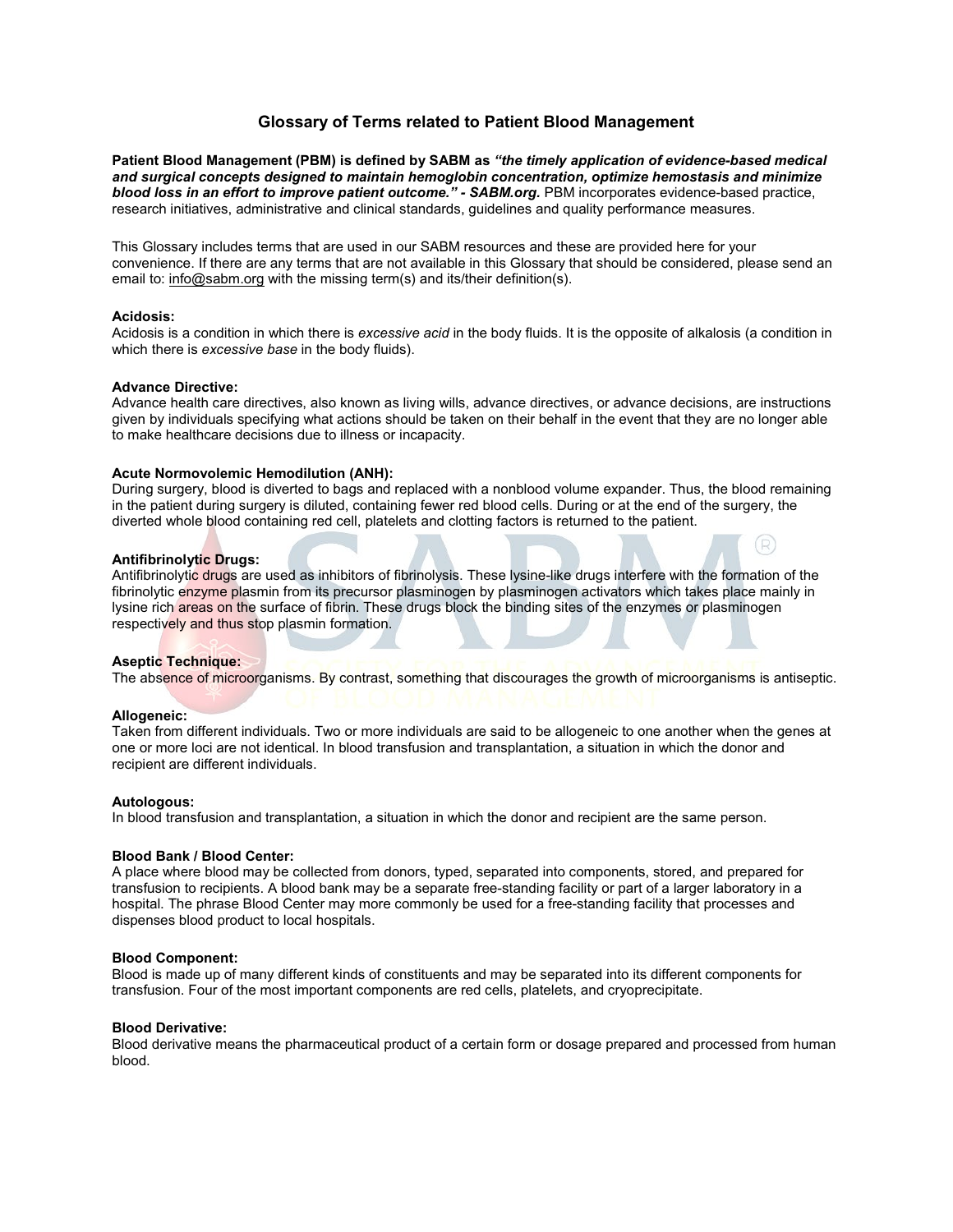**Bloodless Medicine & Surgery Program (aka Transfusion-Free or Bloodless Center):** A specialized hospital-

based program that provides alternative therapies and approaches to patients for whom blood transfusion is not an option e.g., for religious reasons.

# **Cell Washer:**

Cell processors and salvage devices that wash and save red blood cells.

# **Coagulopathy:**

Coagulopathy (also called clotting disorder and bleeding disorder) is a defect in the body's mechanism for blood clotting, causing bleeding diathesis.

### **Cryoprecipitate:**

Most commonly referred to as "Cryo," it is a frozen blood product prepared from plasma. It is often transfused as a four to six-unit pool instead of as a single product. Many uses of the product have been replaced by factor concentrates, but it is still routinely stocked by many hospital blood banks.

### **Crystalloid:**

A substance that in solution can pass through a semipermeable membrane and be crystallized, as distinguished from a colloid.

### **Damage Control Resuscitation**

This approach includes the use of permissive hypotension while minimizing the use of crystalloid fluid resuscitation; the prevention and aggressive treatment of hypothermia with both passive and active warming measures; the temporization of acidosis with use of exogenous buffer agents; the earlier use of thawed plasma as the primary resuscitation fluid in ratios approaching 1:1 – 1:2 with PRBCs; the early use of platelets, often given well before 10 units of PRBCs have been transfused. This strategy has been called "damage control resuscitation" to emphasize its pairing with damage control surgical techniques.

### **Discard Volume:**

Volume that is withdrawn from a source that is considered not useful and requires disposal.

### **Embolization:**

Embolization is a non-surgical, minimally-invasive procedure performed by an interventional radiologist and interventional neuroradiologists. It involves the selective occlusion of blood vessels by purposely introducing emboli.

### **Erythropoietic Stimulating Agent (ESA):**

Erythropoiesis-stimulating agent, commonly abbreviated ESA, an agent similar to the cytokine (erythropoietin) that stimulates red blood cell production (erythropoiesis). ESAs, structurally and biologically, are similar to the naturally occurring protein erythropoietin.

### **Extracorporeal Blood:**

Blood that is in motion outside of the body.

### **Factor Concentrates:**

Products that are a concentrated quantity of particular plasma clotting factors in a given volume.

### **Fractions:**

In this context, it is used as a portion or small part of a whole, e.g., albumin is a blood fraction.

### **Functional Iron Deficiency:**

Functional iron deficiency occurs where there is an inadequate readily available supply of iron to the bone marrow, yet a measurable presence of storage iron in reticuloendothelial cells.

### **Growth Factor:**

A growth factor is a naturally occurring substance capable of stimulating cellular growth proliferation and cellular differentiation. Usually it is a protein or a steroid hormone. Growth factors are important for regulating a variety of cellular processes. Growth factors typically act as signaling molecules between cells. Examples are cytokines (e.g. erythropoietin) and hormones that bind to specific receptors on the surface of their target cells.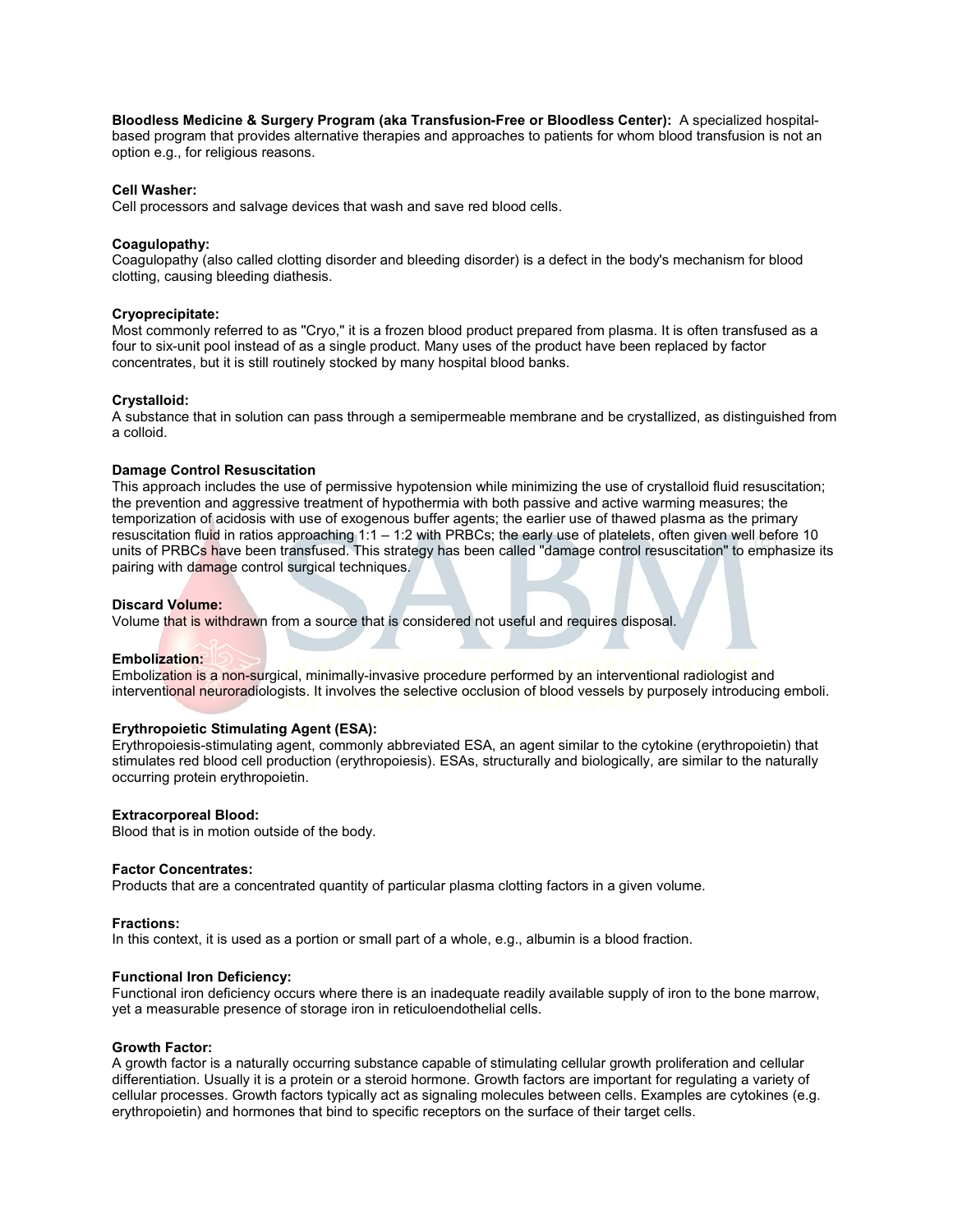### **Hemofiltration**

A renal replacement therapy similar to hemodialysis. It is almost always used for acute renal failure. It is a slow continuous therapy in which sessions usually last between 12-24 hours and are usually performed daily. During hemofiltration, a patient's blood is passed through a set of tubing (a filtration circuit) via a machine to a semipermeable membrane (the filter) where waste products and water are removed. Replacement fluid is added and the blood is returned to the patient.

### **Hemolysis:**

Is the rupture, fragmentation or breaking open of red blood cells and the release of hemoglobin into the surrounding fluid

#### **Hemostatic Agents:**

An antihemorrhagic (antihaemorrhagic) agent is a substance that promotes hemostasis (stops bleeding). It may also be known as a hemostatic (also spelled haemostatic) agent.

### **Hypocalcemia**

The presence of low [serum](http://en.wikipedia.org/wiki/Serum) calcium levels in the blood.

#### **Iatrogenic:**

The terms iatrogenesis and iatrogenic artifact refer to inadvertent adverse effects or complications caused by or resulting from medical treatment or advice.

#### **Indwelling Lines:**

Intravenous or arterial access that is in a patient.

# **Informed Consent/Informed Choice:**

A process in which a person learns key facts about a clinical issue, including potential risks, benefits, and alternatives before deciding whether or not to accept that given procedure or treatment choice.

(R)

### **(The) Joint Commission:**

Is a private sector United States-based not-for-profit organization. The Joint Commission operates voluntary accreditation programs for hospitals and other health care organizations. The Joint Commission accredits health care organizations and programs in the United States. A majority of state governments recognize Joint Commission accreditation as a condition of licensure and receiving Medicaid reimbursement. Surveys (inspections) typically follow a triennial cycle, with findings made available to the public in an accreditation quality report on the Quality Check Web site.

#### **Micro Sampling:**

Prefix derived from the Greek "mikros" meaning small. Examples of the many biomedical terms containing "micro-" include the following: microliter and microgram.

### **Minimum Requisite Test Volume:**

The smallest amount of volume that is required to obtain accurate lab values.

#### **Normothermia:**

Normal human body temperature, also known as normothermia or euthermia, is a concept that depends upon the place in the body at which the measurement is made, and the time of day and level of activity of the person. There is no single number that represents a normal or healthy temperature for all people under all circumstances using any place of measurement.

### **Parenteral:**

Parenteral is a route of administration of fluid or medicine that involves piercing the skin and accessing a vein.

### **Patient Blood Management Program:**

A hospital-based program that uses a team approach to assess a patient's blood management needs. The goal of the team is to develop a plan of care that uses pharmaceuticals, technology and techniques to decrease blood loss and to enhance blood production. This approach reduces or eliminates the need for a blood transfusion.